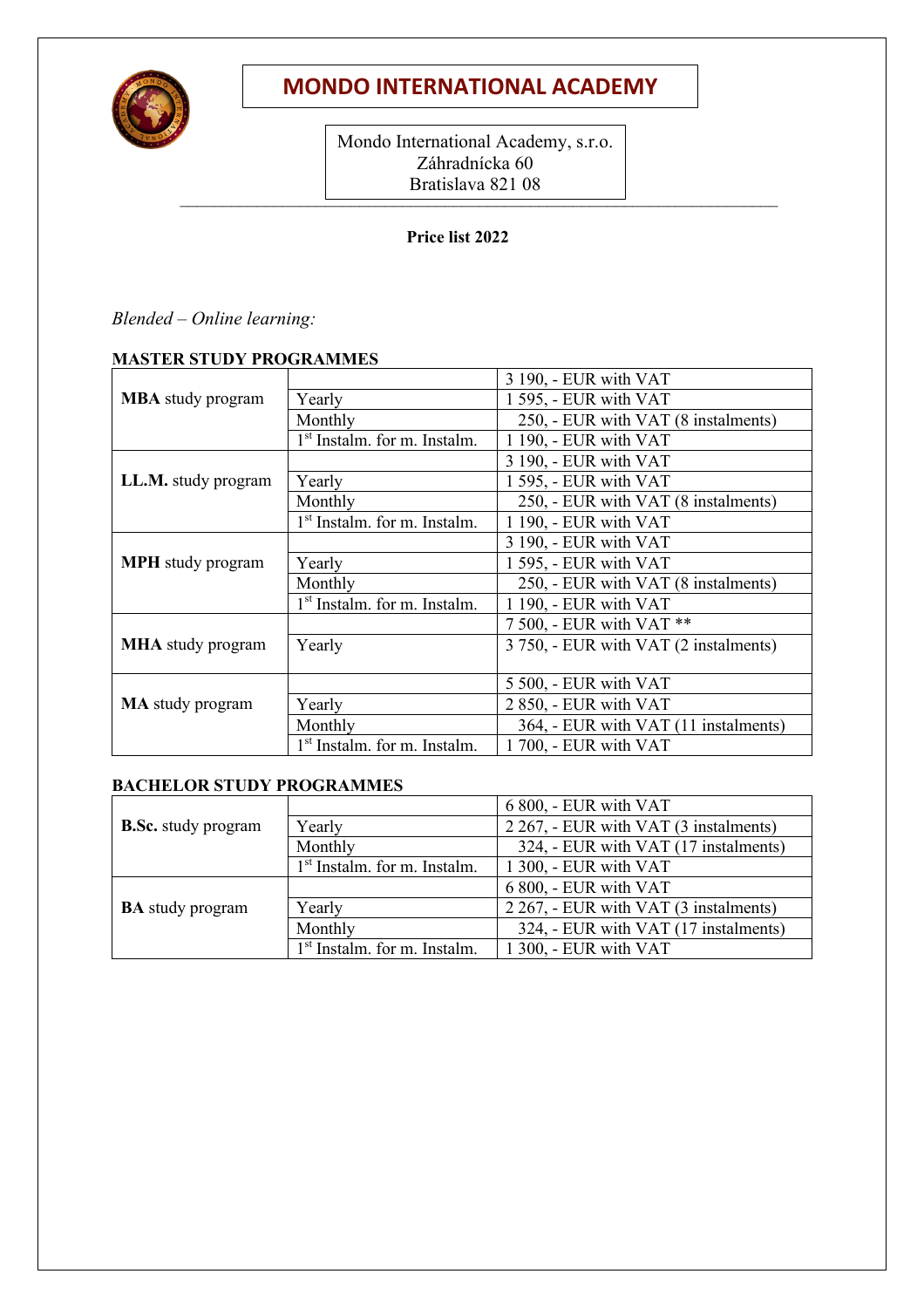## *Distance Learning*

## **MASTER STUDY PROGRAMMES**

|                          |                                          | 4 700, - EUR with VAT                 |
|--------------------------|------------------------------------------|---------------------------------------|
| <b>MBA</b> study program | Yearly                                   | 2 350, - EUR with VAT                 |
|                          | Monthly                                  | 273, - EUR with VAT (11 instalments)  |
|                          | 1 <sup>st</sup> Instalm. for m. Instalm. | 1 700,- EUR with VAT                  |
|                          |                                          | 4 700, - EUR with VAT                 |
| LL.M. study program      | Yearly                                   | 2 350, - EUR with VAT                 |
|                          | Monthly                                  | 273, - EUR with VAT (11 instalments)  |
|                          | 1 <sup>st</sup> Instalm. for m. Instalm. | 1700,- EUR with VAT                   |
|                          |                                          | 4 700, - EUR with VAT                 |
| <b>MPH</b> study program | Yearly                                   | 2 350, - EUR with VAT                 |
|                          | Monthly                                  | 273, - EUR with VAT (11 instalments)  |
|                          | 1 <sup>st</sup> Instalm. for m. Instalm. | 1700,- EUR with VAT                   |
|                          |                                          | 9 000, - EUR with VAT**               |
| <b>MHA</b> study program | Yearly                                   | 4 500, - EUR with VAT (2 instalments) |
|                          |                                          |                                       |
|                          |                                          | 7 500, - EUR with VAT                 |
| <b>MA</b> study program  | Yearly                                   | 3 750, - EUR with VAT (2 instalments) |
|                          | Monthly                                  | 750, - EUR with VAT (8 instalments)   |
|                          | 1 <sup>st</sup> Instalm. for m. Instalm. | 1 500, - EUR with VAT                 |

## **BACHELOR STUDY PROGRAMMES**

|                            |                                | 8 000, - EUR with VAT                 |
|----------------------------|--------------------------------|---------------------------------------|
| <b>B.Sc.</b> study program | Yearly                         | 2 667, - EUR with VAT (3 instalments) |
|                            | Monthly                        | 283, - EUR with VAT (23 instalments)  |
|                            | $1st$ Instalm. for m. Instalm. | 1 500, - EUR with VAT                 |
|                            |                                | 8 000, - EUR with VAT                 |
| <b>BA</b> study program    | Yearly                         | 2 667, - EUR with VAT (3 instalments) |
|                            | Monthly                        | 283, - EUR with VAT (23 instalments)  |
|                            | $1st$ Instalm. for m. Instalm. | 1 500, - EUR with VAT                 |